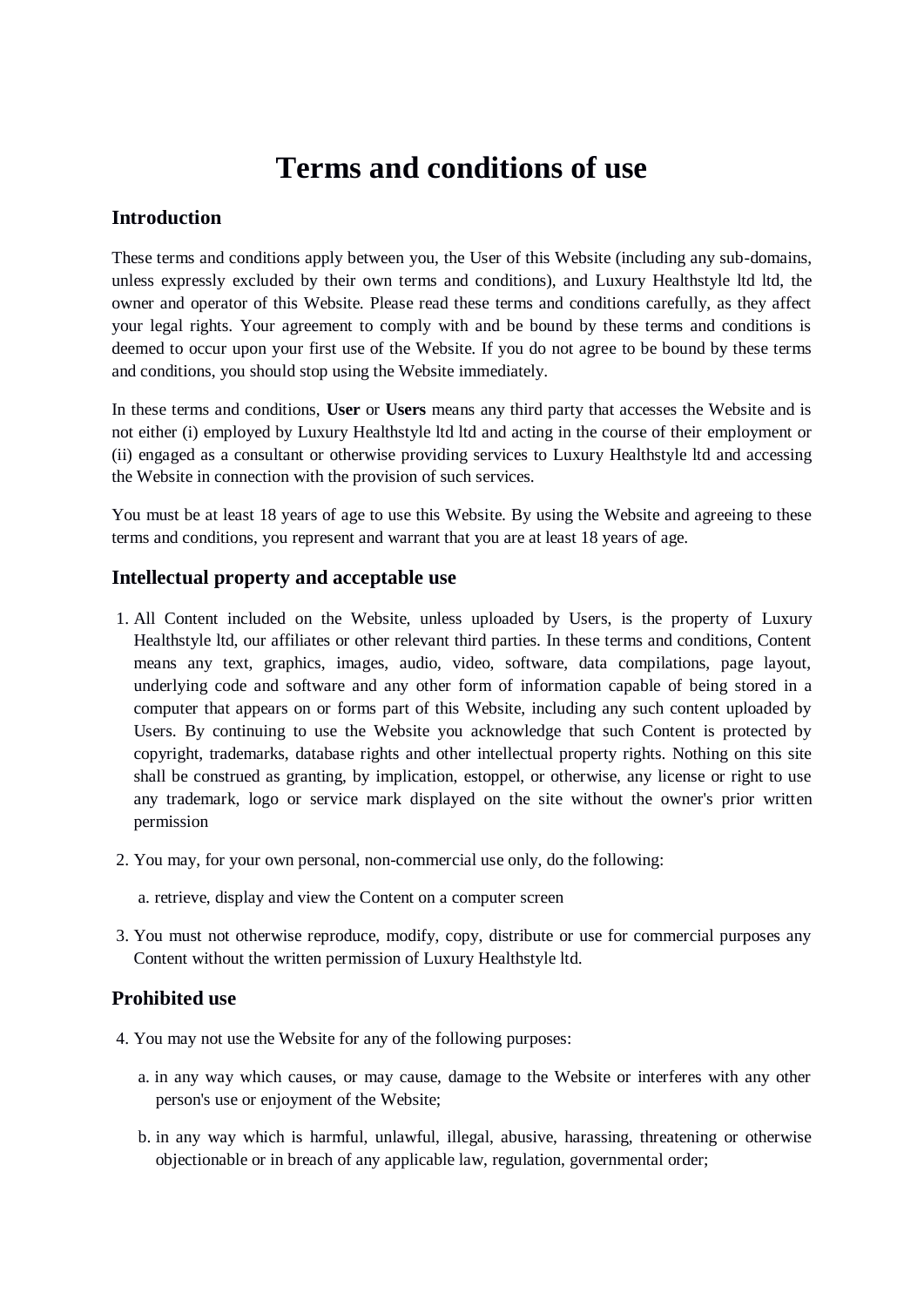c. making, transmitting or storing electronic copies of Content protected by copyright without the permission of the owner.

# **Privacy Policy**

5. Use of the Website is also governed by our Privacy Policy, which is incorporated into these terms and conditions by this reference. To view the Privacy Policy, please click on the following: view our privacy policy.

## **Availability of the Website and disclaimers**

- 6. Any online facilities, tools, services or information that Luxury Healthstyle ltd makes available through the Website (the **Service**) is provided "as is" and on an "as available" basis. We give no warranty that the Service will be free of defects and/or faults. To the maximum extent permitted by the law, we provide no warranties (express or implied) of fitness for a particular purpose, accuracy of information, compatibility and satisfactory quality. Luxury Healthstyle ltd is under no obligation to update information on the Website.
- 7. Whilst Luxury Healthstyle ltd uses reasonable endeavours to ensure that the Website is secure and free of errors, viruses and other malware, we give no warranty or guaranty in that regard and all Users take responsibility for their own security, that of their personal details and their computers.
- 8. Luxury Healthstyle ltd accepts no liability for any disruption or non-availability of the Website.
- 9. Luxury Healthstyle ltd reserves the right to alter, suspend or discontinue any part (or the whole of) the Website including, but not limited to, any products and/or services available. These terms and conditions shall continue to apply to any modified version of the Website unless it is expressly stated otherwise.

## **Limitation of liability**

- 10. Nothing in these terms and conditions will: (a) limit or exclude our or your liability for death or personal injury resulting from our or your negligence, as applicable; (b) limit or exclude our or your liability for fraud or fraudulent misrepresentation; or (c) limit or exclude any of our or your liabilities in any way that is not permitted under applicable law.
- 11. We will not be liable to you in respect of any losses arising out of events beyond our reasonable control.
- 12. To the maximum extent permitted by law, Luxury Healthstyle ltd accepts no liability for any of the following:
	- a. any business losses, such as loss of profits, income, revenue, anticipated savings, business, contracts, goodwill or commercial opportunities;
	- b. loss or corruption of any data, database or software;
	- c. any special, indirect or consequential loss or damage.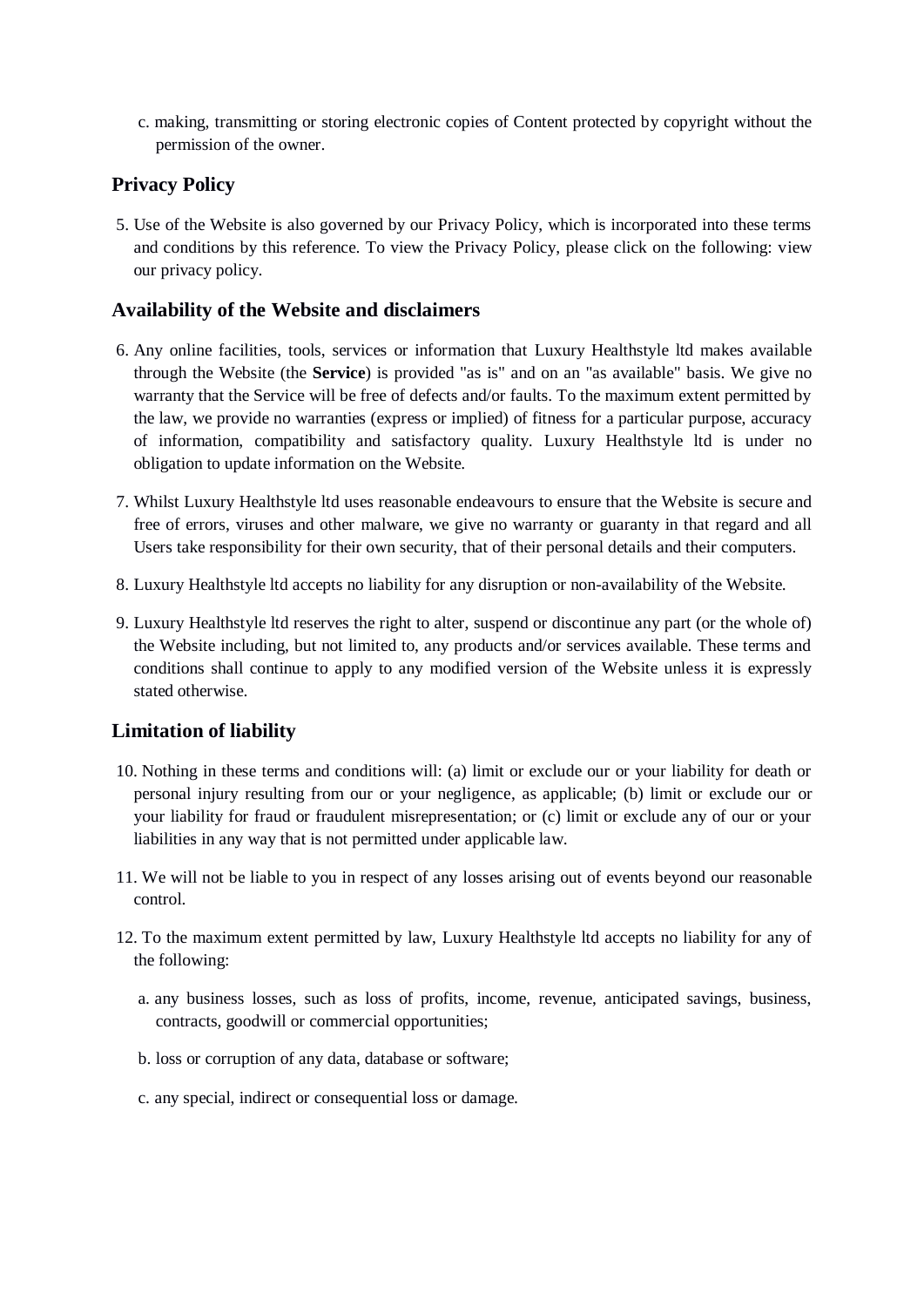# **General**

- 13. You may not transfer any of your rights under these terms and conditions to any other person. We may transfer our rights under these terms and conditions where we reasonably believe your rights will not be affected.
- 14. These terms and conditions may be varied by us from time to time. Such revised terms will apply to the Website from the date of publication. Users should check the terms and conditions regularly to ensure familiarity with the then current version.
- 15. These terms and conditions together with the Privacy Policy contain the whole agreement between the parties relating to its subject matter and supersede all prior discussions, arrangements or agreements that might have taken place in relation to the terms and conditions.
- 16. The Contracts (Rights of Third Parties) Act 1999 shall not apply to these terms and conditions and no third party will have any right to enforce or rely on any provision of these terms and conditions.
- 17. If any court or competent authority finds that any provision of these terms and conditions (or part of any provision) is invalid, illegal or unenforceable, that provision or part-provision will, to the extent required, be deemed to be deleted, and the validity and enforceability of the other provisions of these terms and conditions will not be affected.
- 18. Unless otherwise agreed, no delay, act or omission by a party in exercising any right or remedy will be deemed a waiver of that, or any other, right or remedy.
- 19. These terms and conditions will be governed by and interpreted according to English law. All disputes arising under these terms and conditions will be subject to the exclusive jurisdiction of the English courts.

# **Luxury Healthstyle ltd details**

20. Luxury Healthstyle ltd operates the Website www.luxuryhealthstyle.com.

You can contact Luxury Healthstyle ltd by email on [luxuryhealthstyle@gmail.com.](mailto:luxuryhealthstyle@gmail.com)

Registered address: International House, 142 Cromwell Road, Kensington, London, England, SW7 4EF

#### **Miscellaneous**:

- Luxury Healthstyle ltd® is not a healthcare provider. In cases of medical emergency please contact your nearest hospital.
- Luxury Healthstyle ltd<sup>®</sup> accepts no liability for any third party service provider\*.
- Luxury Healthstyle ltd® acts as a facilitator and does not purport to medical advice.

#### \*Limitation of liability:

In no event will Luxury Healthstyle ltd, or any of its partners, providers, affiliates, including their respective officers, directors, employees or representatives, be liable for any indirect, incidental, compensatory or punitive damages or damages resulting from loss of profits, lost data or business interruption arising out of the use, inability to use, or the results of use of the service. You agree to